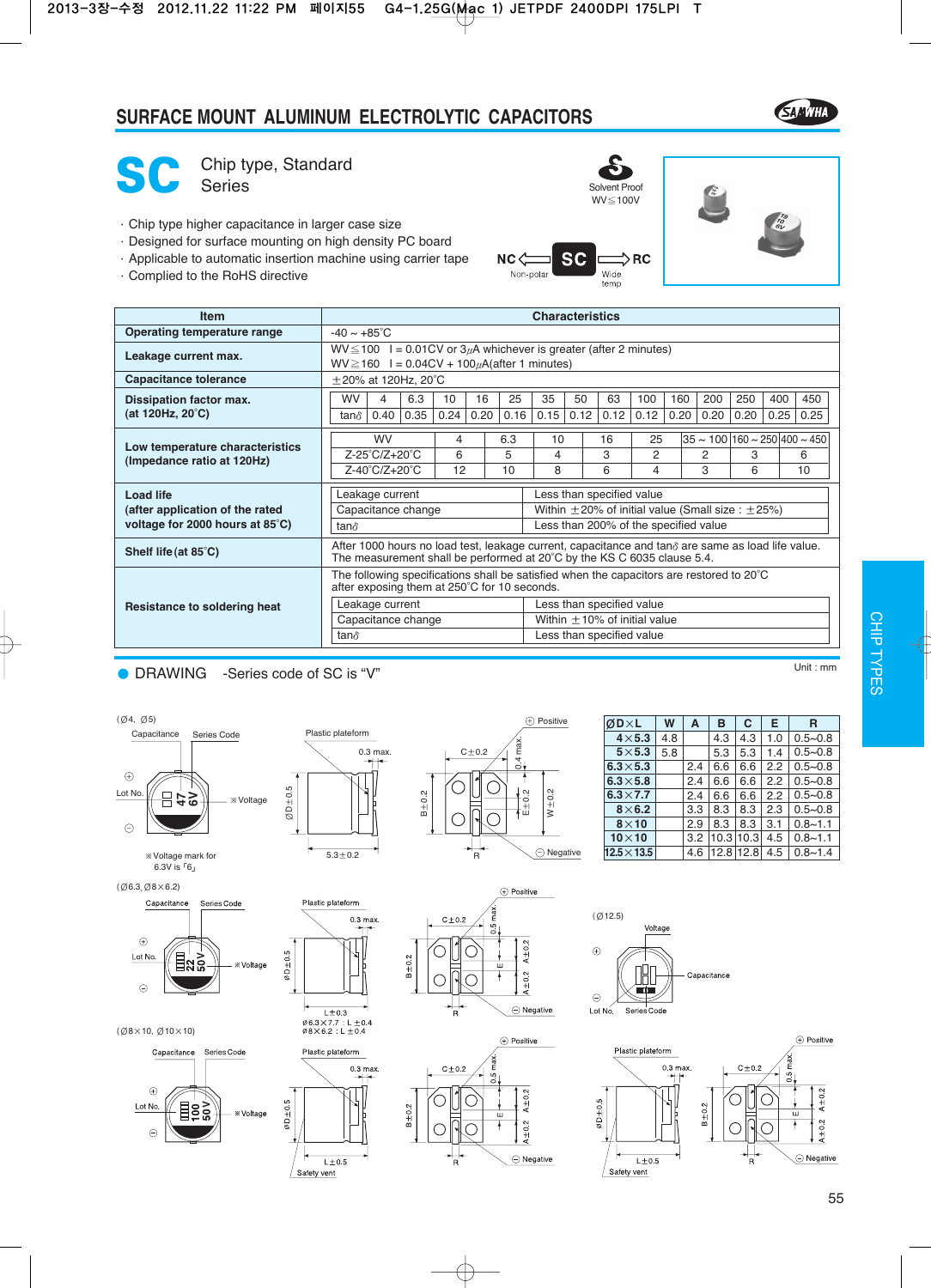## **SC** series

#### ● DIMENSIONS & MAXIMUM PERMISSIBLE RIPPLE CURRENT

| <b>WV</b><br>$\mu$ F | $\overline{\mathbf{4}}$ |    | 6.3                |     | 10                 |              | 16                                                                    |              | 25                 |              | 35                 |              | 50                           |                |    |                  |    |
|----------------------|-------------------------|----|--------------------|-----|--------------------|--------------|-----------------------------------------------------------------------|--------------|--------------------|--------------|--------------------|--------------|------------------------------|----------------|----|------------------|----|
| 0.1                  |                         |    |                    |     |                    |              |                                                                       |              |                    |              |                    |              | $4\times5.3$                 | 3.2            |    |                  |    |
| 0.22                 |                         |    |                    |     |                    |              |                                                                       |              |                    |              |                    |              | $4\times5.3$                 | 4.7            |    |                  |    |
| 0.33                 |                         |    |                    |     |                    |              |                                                                       |              |                    |              |                    |              | $4\times5.3$                 | 5.7            |    |                  |    |
| 0.47                 |                         |    |                    |     |                    |              |                                                                       |              |                    |              |                    |              | $4\times5.3$                 | 6.8            |    |                  |    |
| 1.0                  |                         |    |                    |     |                    |              |                                                                       |              |                    |              |                    |              | $4\times5.3$                 | 10             |    |                  |    |
| 2.2                  |                         |    |                    |     |                    |              |                                                                       |              |                    |              | $4\times5.3$       | 11           | $4\times5.3$                 | 15             |    |                  |    |
| 3.3                  |                         |    |                    |     |                    |              |                                                                       |              | $4\times5.3$       | 15           | $4\times5.3$       | 16           | $4\times5.3$                 | 18             |    |                  |    |
| 4.7                  |                         |    |                    |     |                    |              | $4\times5.3$                                                          | 16           | $4\times5.3$       | 18           | $4\times5.3$       | 19           | $4\times5.3$<br>$5\times5.3$ | 24<br>25       |    |                  |    |
| 10                   | $4\times5.3$            | 16 | $4\times5.3$       | 19  | $4\times5.3$       | 21           | $4\times5.3$                                                          | 21           | $4\times5.3$       | 24           | $4\times5.3$       | 27           | $5\times5.3$                 | 41             |    |                  |    |
|                      |                         |    |                    |     |                    |              |                                                                       |              | $5\times5.3$       | 30           | $5\times5.3$       | 32           | $6.3 \times 5.3$             | 43             |    |                  |    |
| 22                   | $4\times5.3$            | 24 |                    |     |                    | $4\times5.3$ | 29                                                                    | $4\times5.3$ | 28                 | $4\times5.3$ | 30                 | $5\times5.3$ | 41                           | $6.3\times5.3$ | 55 | $6.3 \times 5.3$ | 71 |
|                      |                         |    |                    |     | $5\times5.3$       | 36           | $5\times5.3$                                                          | 41           | $6.3\times5.3$     | 53           |                    |              | $6.3 \times 5.8$             | 73             |    |                  |    |
| 33                   | $4\times5.3$            | 29 | $4\times5.3$       | 30  | $4\times5.3$       | 34           | $5\times5.3$                                                          | 43           | $5\times5.3$       | 50           | $6.3 \times 5.3$   | 65           | $6.3 \times 7.7$             | 94             |    |                  |    |
|                      |                         |    | $5\times5.3$       | 41  | $5\times5.3$       | 44           | $6.3 \times 5.3$                                                      | 58           | $6.3 \times 5.3$   | 64           | $6.3 \times 5.8$   | 67           | $8\times 6.2$                | 95             |    |                  |    |
| 47                   | $4\times5.3$            | 35 | $4\times5.3$       | 36  | $5\times5.3$       | 47           | $5\times5.3$                                                          | 52           | $6.3 \times 5.3$   | 70           | $6.3 \times 7.7$   | 94           | $6.3 \times 7.7$             | 105            |    |                  |    |
|                      |                         |    | $5\times5.3$       | 48  | $6.3 \times 5.3$   | 62           | $6.3 \times 5.3$                                                      | 69           | $6.3\times5.8$     | 72           | $8\times 6.2$      | 105          | $8\times10$                  | 140            |    |                  |    |
| 100                  | $5\times5.3$            | 54 | $5\times5.3$       | 60  | $6.3 \times 5.3$   | 80           | $6.3 \times 5.3$                                                      | 88           | $8\times 6.2$      | 145          | $6.3 \times 7.7$   | 132          | $8\times10$                  | 181            |    |                  |    |
|                      | $6.3\times5.3$          | 68 | $6.3 \times 5.3$   | 82  | $6.3\times5.8$     | 82           | $6.3\times5.8$                                                        | 91           |                    |              | $8\times10$        | 175          | $10\times10$                 | 195            |    |                  |    |
| 220                  | $6.3\times5.3$          | 93 | $6.3\times5.8$     | 91  | $6.3 \times 7.7$   | 173          | $6.3 \times 7.7$                                                      | 162          | $8\times10$<br>232 |              | $10 \times 10$     | 265          | $10\times10$                 | 320            |    |                  |    |
|                      |                         |    |                    |     | $8\times 6.2$      | 175          | $8\times10$                                                           | 215          | $10\times10$       | 250          |                    |              |                              |                |    |                  |    |
| 330                  |                         |    | $6.3 \times 7.7$   | 188 | $8\times10$        | 240          | $8\times10$                                                           | 270          | $10 \times 10$     | 305          | $10 \times 10$     | 360          | $12.5 \times 13.5$           | 600            |    |                  |    |
|                      |                         |    | $8\times 6.2$      | 190 |                    |              |                                                                       |              |                    |              |                    |              |                              |                |    |                  |    |
| 470                  |                         |    | $8\times10$        | 265 | $8\times10$        | 290          | $8\times10$<br>$10\times10$                                           | 307<br>330   | $10 \times 10$     | 400          | $12.5 \times 13.5$ | 600          |                              |                |    |                  |    |
|                      |                         |    | $8\times10$        | 370 |                    |              |                                                                       |              |                    |              |                    |              |                              |                |    |                  |    |
| 1000                 |                         |    | $10 \times 10$     | 400 | $10\times10$       | 454          | $12.5 \times 13.5$                                                    | 710          |                    | 820          |                    |              |                              |                |    |                  |    |
| 1500                 |                         |    | $10\times10$       | 480 | $12.5 \times 13.5$ | 850          | $12.5 \times 13.5$                                                    | 870          |                    |              |                    |              |                              |                |    |                  |    |
| 2200                 |                         |    | $12.5 \times 13.5$ | 890 | $12.5 \times 13.5$ | 960          | Ą.<br>Ripple current (mA rms) at 85°C, 120Hz<br>Case size $ØDXL$ (mm) |              |                    |              |                    |              |                              |                |    |                  |    |